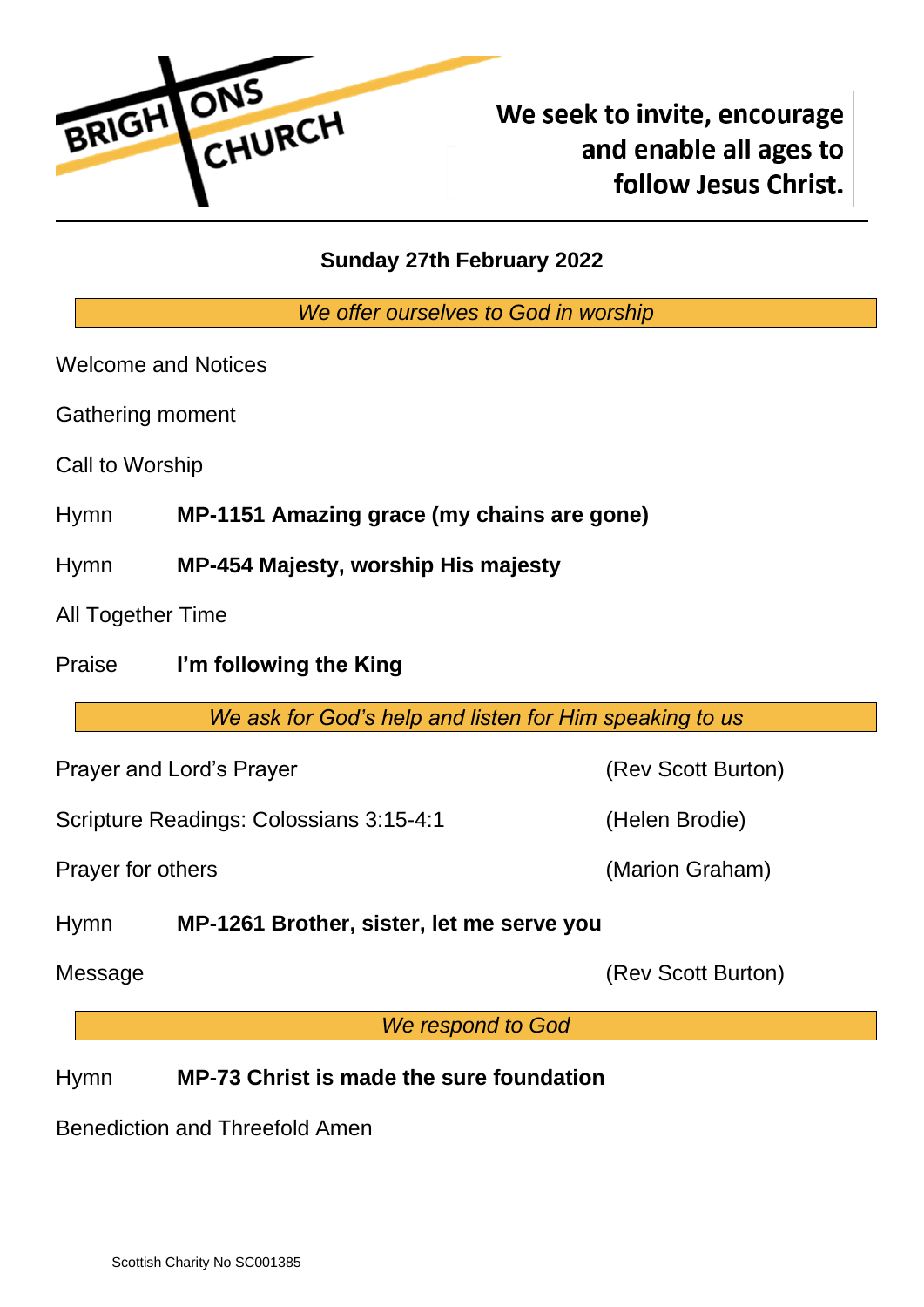

# We seek to invite, encourage and enable all ages to follow Jesus Christ.

# **Changes and Updates are highlighted in blue**

### **Welcome to Worship, keep in touch and informed**

Church is not a building – it is the family of God's people, and we are delighted that you are able to join us today. We are on Facebook, Twitter, Instagram and YouTube as well as our church website [www.brightonschurch.org.uk.](http://www.brightonschurch.org.uk/) You can download material from the website as well as revisiting previous sermon videos and texts.

# **Thy Kingdom Come Prayer – 20th February to 5th March**

Christians across the UK have been setting time aside for prayer at 7pm on a Sunday and we would like to encourage this. Prayer points are on the web prayer page.

#### **Attending Church**

Formal social distancing is no longer required while attending church. Please do continue to be sensitive to others and respect distancing as appropriate. We continue to take names and contact numbers for Test & Protect. If possible, please take a Lateral Flow Test before attending church.

#### **Thanks**

Elizabeth Fulton and family would like to thank the members of the congregation for their phone calls, cards and letters of sympathy following the loss of Andrew. Thank you also to those who were able to attend the service at the crematorium.

#### **Presbytery Mission Planning Process**

There is to be time of prayer for the Presbytery Mission Planning Process on Monday 28th February at 11am via Zoom. Contact [info@brightonschurch.org.uk](mailto:info@brightonschurch.org.uk) or the church office for login details.

# **World Day of Prayer Service**

We are delighted to be hosting this year's World Day of Prayer Service. This will be led by Rev Scott Burton, on Friday the 4th of March 2022 at 7.00 pm. Please show your support for this worldwide movement of Christian women of all traditions by joining us. Feel free to bring a friend or two. The service will also be live streamed on the Brightons Church You Tube Channel.